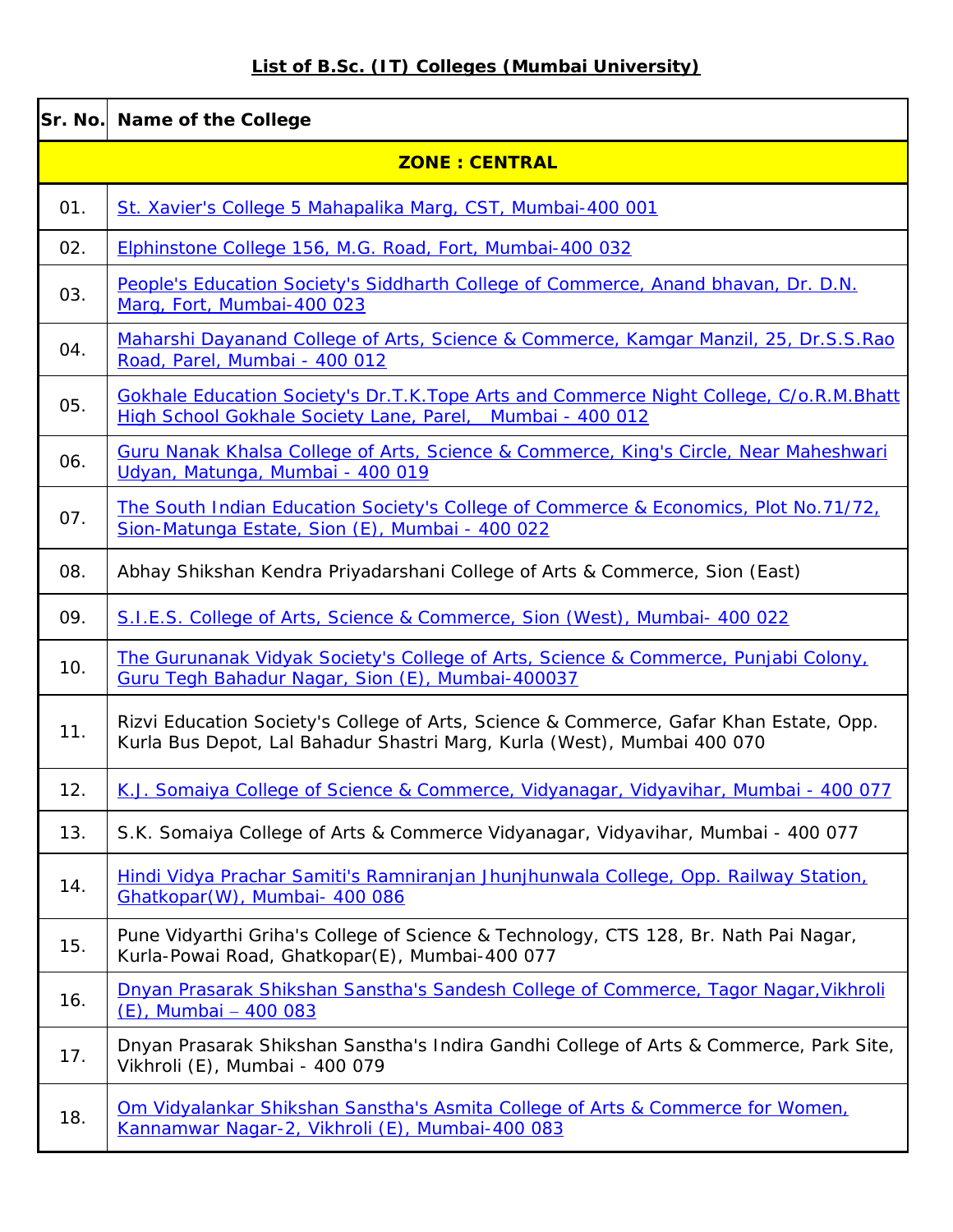| 19. | Vidya Vikas Education Society's Vikas Night College of Arts, Science & Commerce,<br>Kannamwar Nagar-2, Vikhroli (E), Mumbai-400 083                                                   |  |  |
|-----|---------------------------------------------------------------------------------------------------------------------------------------------------------------------------------------|--|--|
| 20. | Ramanand Arya D.A.V.College, Near Datar Colony, Station Road, Bhandup (E), Mumbai-<br>400 042                                                                                         |  |  |
| 21. | Mulund College of Commerce, Sarojini Naidu Road, Mulund (W), Mumbai-400 080                                                                                                           |  |  |
| 22. | Vinayak Ganesh Vaze College of Arts, Science & Commerce Mulund (E), Mumbai-400 081                                                                                                    |  |  |
| 23. | <b>Adarsh Vidyaprasarak Sanstha's College of Arts &amp; Commerce Thane</b>                                                                                                            |  |  |
| 24. | Adivasi Pragati Mandal Sanchalit Com. Godavari Shamrao Parulekar College of Arts Thane                                                                                                |  |  |
| 25. | <b>B.N.Bandolkar College, Dnyandweep, Chendani Bunder Road, Thane</b>                                                                                                                 |  |  |
| 26. | Chinchni Tarapur Education Society's Shri Purshottamdas, Laldas Shroff College of Arts &<br>Commerce, Thane                                                                           |  |  |
| 27. | Dnyan Sadhana College of Arts, Science & Commerce, Near Mental Hospital, Service Road,<br>Thane: 400604                                                                               |  |  |
| 28. | Excelsior Education Society's K. B. College of Arts, Commerce and S.C.College of Science<br>for Women Mithbundar Road, Near Indian Hume Pipe Factory, Thane (East), Thane: 400<br>603 |  |  |
| 29. | <b>Gokhale Education Society's Arts &amp; Commerce College, Jawhar, Dist-Thane</b>                                                                                                    |  |  |
| 30. | Gramin Shikshan Sanstha's College of Arts, Science & Commerce, Majiwade, Dist: Thane:<br>400 601                                                                                      |  |  |
| 31. | Haji Jamaluddin Thim Trust College of BHTMS, M.B.M.S. & B.Sc (Computer Science),<br>Saibaba Vihar Complex, Thane (W) - 400 601                                                        |  |  |
| 32. | Jeevandip Shikshanik Sanstha's Arts, Commerce & Science, Goveli, Poi, Dist. Thane                                                                                                     |  |  |
| 33. | Lokmanya Nagar Shikshan Mandal's R. J. Thakur College of Arts & Commerce<br>Veer Savarkar Nagar, Dist. Thane - 400 606                                                                |  |  |
| 34. | Rayat Shikshan Sanstha's Arts, Science and Comm. College, Mokhada, Taluka -Mokhada,<br>Dist-Thane- 401 604                                                                            |  |  |
| 35. | Sanjivan Gramin Vaidyakiya & Samajik Sahayata Pratishthan College of Arts, Science &<br>Commerce, Onde, Tal. Vikramgad, Dist: Thane                                                   |  |  |
| 36. | Smt. Fatimabai M. S. Educational Trust's Arts & Commerce of Arts and Commerce (Night<br>College), Mumbra, Dist. Thane - 400 612                                                       |  |  |
| 37. | Bhavik Vidya Prasarak Mandal's Jai Bhavani College, Kalwa, Thane                                                                                                                      |  |  |
| 38. | Manisha Education Trust's Arts, Commerce and Science, Manisha Nagar, Kalwa, Thane -<br>400 605                                                                                        |  |  |
| 39. | Daar-UI-Rehmat Trust's A.E. Science Faculty Kalsekar Arts, Science & Commerce Degree<br>College, Near Bharat Gear Factory, Post-Dawla, Mumbra, Dist. Thane - 400 612                  |  |  |
| 40. | Habib Educational & Welfare Society's Arts, Commerce, Science & B.M.S., Mumbra, Dist.<br><b>Thane</b>                                                                                 |  |  |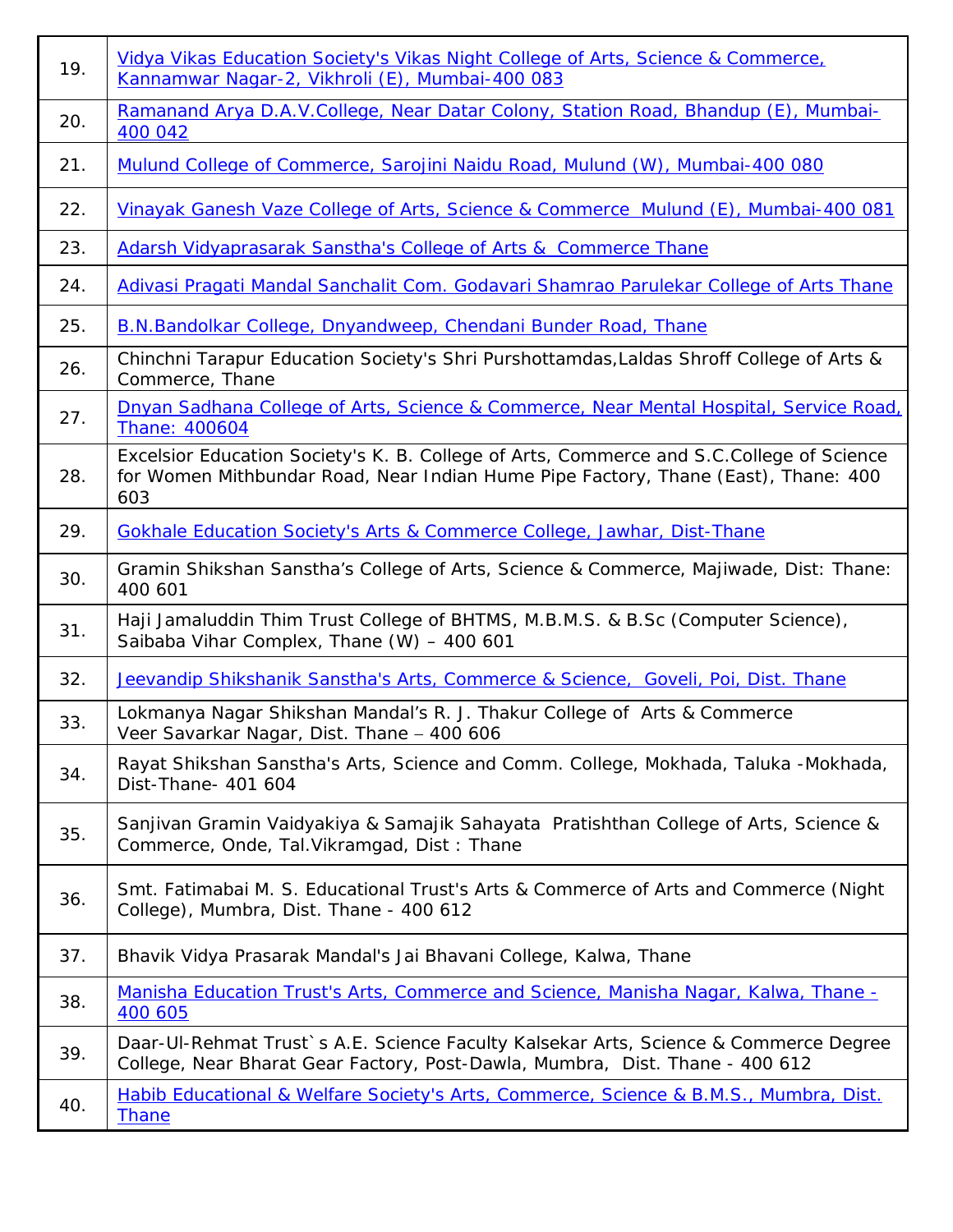| 41. | Mumbra Shikshan Prasarak Mandal's G. R. Patil College of Arts, Science & Commerce,<br>Behind Police Station, Mumbra, Dist. Thane                                                                                              |  |  |
|-----|-------------------------------------------------------------------------------------------------------------------------------------------------------------------------------------------------------------------------------|--|--|
| 42. | D.S.P. Mandal's K.V. Pendharkar College of Arts, Science and Commerce, MIDC Area,<br>Dombivli (East), Dist-Thane-421 203                                                                                                      |  |  |
| 43. | Keraleeya Samajam Dombivli's Model College, Near Police Colony, Plot No.32, Phase-II,<br>MIDC, Residential Area, Dombivli (E), Dist - Thane: 421 203                                                                          |  |  |
| 44. | Mumbra Shikshan Prasarak Mandal's G.R.Patil College of Arts, Science & Commerce,<br>Dombivli (East) Dist. Thane - 421 201                                                                                                     |  |  |
| 45. | Thane Zilla Agri Shikshan Prasarak Mandal`s Pragati College of Arts and Commerce,<br>D.N.K. Road, Dattata Nagar, Dombivli (E), Dist: Thane: 421 201                                                                           |  |  |
| 46. | Rashtriya Shikshan Sanstha's Swami Vivekanand (Night) College of Arts & Commerce,<br>Chhatrapati Bhavan, Ayare Marq, Dattanagar, Dombivli (East), Dist-Thane- 421 201                                                         |  |  |
| 47. | Shri Sadguru Vamanbaba Maharaj Shikshan Prasarak Mandal's College of Arts, Commerce<br>& Science, Dombivli (E), Dist. Thane - 421 201                                                                                         |  |  |
| 48. | Shri Dombivli Mitra Mandal's College of Science & Commerce, Diva-Vasai Rail Route<br>(Kopargaon), Dombivli                                                                                                                    |  |  |
| 49. | Manjunatha College of Arts and Commerce, Manjunatha College Building, Kanchagaon,<br>Kambalpada, Thakurli, Kalyan Road, Thakurli (East): 421 201                                                                              |  |  |
| 50. | Educational Uplift Society for Women, College of Arts, Science & Commerce Kalyan, Dist:<br>Thane                                                                                                                              |  |  |
| 51. | Kalyan Wholesale Merchants Education Society's Laxmen Devram Sonavane College of Arts<br>& B.M.S. Commerce Kalyan, Dist. Thane                                                                                                |  |  |
| 52. | Pradnya Karuna Bahuodeshiya Shikshan Sanstha's Arts, Commerce and Science Kalyan<br>(E), Dist. Thane                                                                                                                          |  |  |
| 53. | Saket Gyanpeeth College of Arts & Commerce, Saket Vidyanagari Chinchapada Road,<br>Katemanivli, Kalyan (East), Dist: Thane: 421 306                                                                                           |  |  |
| 54. | Seth Hirachand Mutha Shaikshanik Trust College of Arts, Commerce & Science, Koliwali,<br>Kalyan (West), Dist: Thane                                                                                                           |  |  |
| 55. | Biral College of Arts, Science & Commerce Kalyan                                                                                                                                                                              |  |  |
| 56. | <u>K.M. Agarwal College of Arts, Commerce &amp; Science, M.K. High School Bldg., Agra Road,</u><br><b>Kalyan Dist: Thane</b>                                                                                                  |  |  |
| 57. | The E Kalyan Welfare Society's Model College of Science & Commerce, E Kalyan Welfare<br>Society Building, Chinchpada Road, Rajbhar Nagar, Katemanivali, Kalyan (E), Dist: Thane-<br>421 306                                   |  |  |
| 58. | Shahu Shikshan Sanstha, Pandharpur Sanstha's Arts, Commerce and Science Shahad,<br>Tal.Kalyan                                                                                                                                 |  |  |
| 59. | K.M.E. Society's G.M. Momin Womens College Bhiwandi, Thane Road, Dist-Thane                                                                                                                                                   |  |  |
| 60. | Sheth T.J.Education Society's Sheth Nanjibhai A.S.C. Khimjibhai Thakkar Thanawala<br>College of Commerce & Sheth Jayantilal Tribhovandas Thanawala College of Arts &<br>Science, Near C.K.P.Hall, Kharkar Ali, Thane- 400 601 |  |  |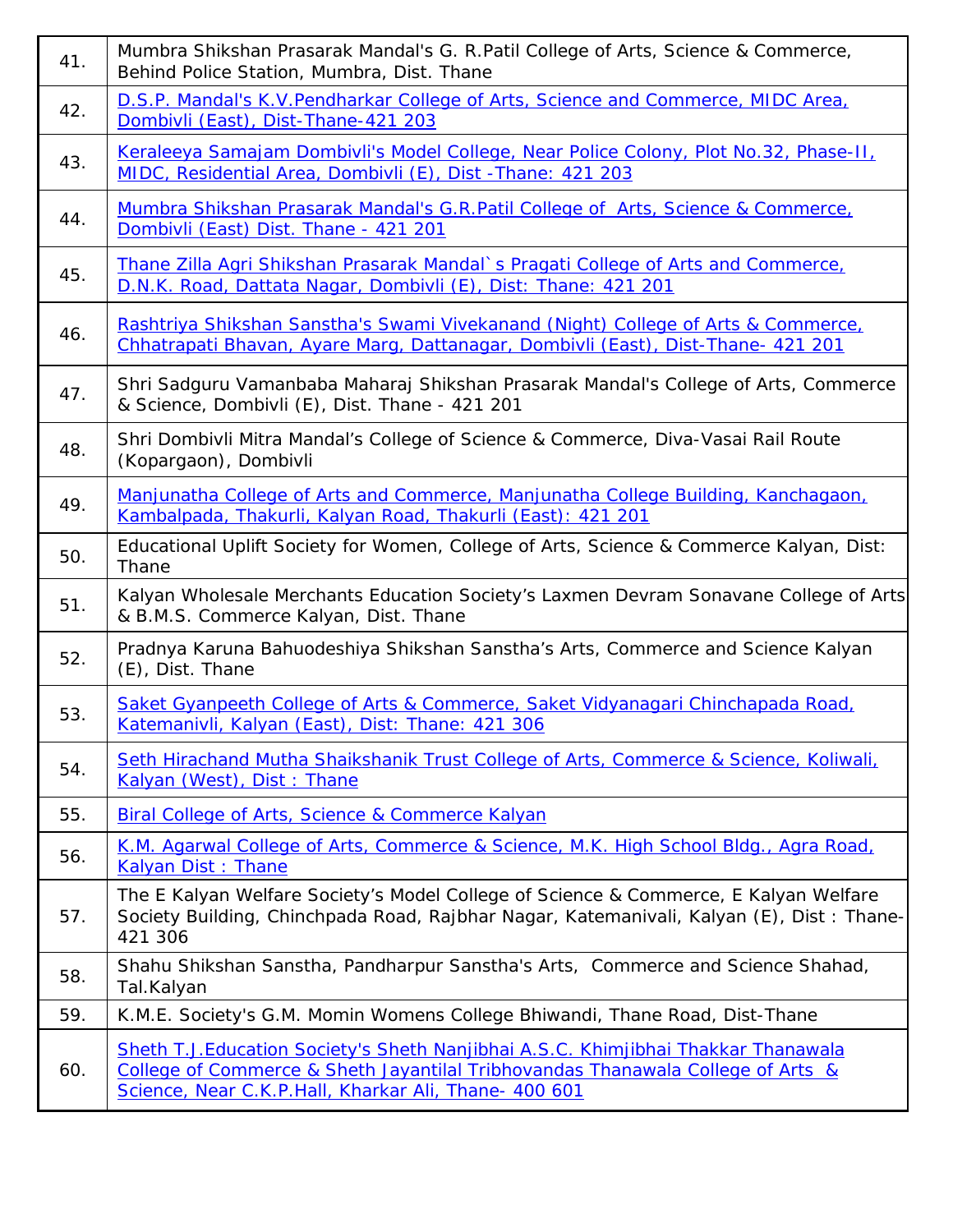| 61. | Padmashri Annasaheb Jadhav Bharatiya Samaj Unnati Mandal's Bhiwandi Nizampur<br>Nagarpalika Arts, Science & Commerce College, Bhiwandi, Dist: Thane - 421 305  |  |  |
|-----|----------------------------------------------------------------------------------------------------------------------------------------------------------------|--|--|
| 62. | Shaheed Dunichand Tejandas Kalani Memorial Trust College of Arts, Commerce & Science,<br>Ulhasnagar, Dist: Thane                                               |  |  |
| 63. | Smt.Chandibai Himathmal Mansukhani College, Post Box No.17, Opp.Ulhasnagar Railway<br>Station, Ulhasnagar, Dist-Thane- 421 003                                 |  |  |
| 64. | Sadhubella Education Society's J. Watumull Sadhubela Girls College Ulhasnagar, Dist-<br><b>Thane</b>                                                           |  |  |
| 65. | Seva Sadan's R.K.Talreja College of Arts, Science & Commerce Ulhasnagar, Dist-Thane -<br>421 003                                                               |  |  |
| 66. | Vidya Prasarak Mandal's, Kinhavali's 82 Arts & Science College<br>Kinhavali, Tal.Shahapur,<br>Dist. Thane                                                      |  |  |
| 67. | Sonubhau Baswant College of Arts & Commerce, Near Government Godown, Savroli Road,<br>Shahapur, Dist-Thane: 421 601                                            |  |  |
| 68. | The Konkan Gynapeeth's Arts, Commerce, & Science College Karjat, Tal-Karjat, Dist,<br>Raigad-402 107                                                           |  |  |
|     | <b>ZONE: WESTERN</b>                                                                                                                                           |  |  |
| 71  | Jai Hind College, Basantsing Institute of Science and J.T.Lalvani College of Commerce<br>23-24 Backbay Reclamation, 'A' Road, Churchgate, Mumbai - 400 020     |  |  |
|     |                                                                                                                                                                |  |  |
| 72  | Kishinchand Chellaram College Dinshaw Wachha Road, Churchgate, Mumbai - 400 020                                                                                |  |  |
| 73  | Bharatiya Vidya Bhavan's Hazarimal Somani College of Arts and Science Jayaramdas Patel<br>College of Commerce & Management Studies Chowpatty, Mumbai - 400 007 |  |  |
| 74  | Wilson College Chowpatty, Mumbai-400 007                                                                                                                       |  |  |
| 75  | <b>Anjuman-I-Islam's Akabar Peerbhoy College of Commerce &amp; Economic</b><br>Moulana Shoukat Ali Road, Do Taki, Grant Road (East), Mumbai- 400 008           |  |  |
| 76  | Lala Lajpatrai College of Commerce & Economics Lala Lajpatrai Marg, Mahalaxmi, Mumbai<br>$-400034$                                                             |  |  |
| 77  | Kirti M. Doongursee College, Kashinath Dhuru Road. Off. Savarkar Road, Near Agar<br>Bazar, Dadar (West), Mumbai- 400 028                                       |  |  |
| 78  | N.S. Dixit Educational Foundation College of Science, B.Sc. (Compute Science), B.Sc. I.T.,<br>& B.M.S. Dadar (West), Mumbai- 400 028                           |  |  |
| 79  | Shikshan Prasark Mandal's Ramnarain Ruia College, Matunga, Mumbai - 400 019                                                                                    |  |  |
| 80  | D. G. Ruparel College of Arts, Science & Commerce, Opp. Matunga Road Rly. Stn (WR),<br>Mahim, Mumbai- 400 016                                                  |  |  |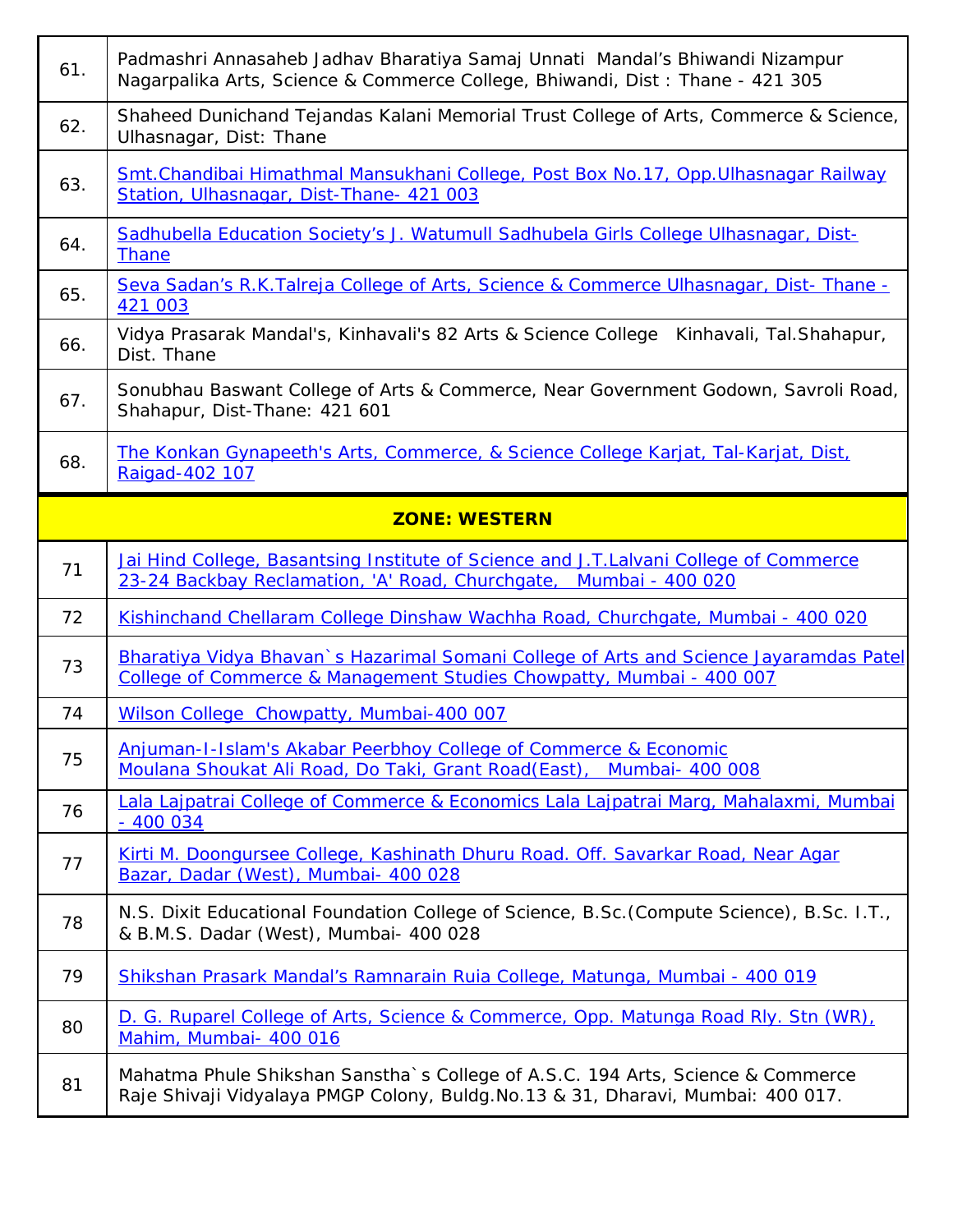| 82  | Chetana's Hazarimal Somani College of Commerce and Smt. Kusumtai Chaudhari College of<br>Arts Near Government Servant's Colony, Bandra, Mumbai - 400 051                                           |  |  |  |
|-----|----------------------------------------------------------------------------------------------------------------------------------------------------------------------------------------------------|--|--|--|
| 83  | Rizvi Education Society's Rizvi College of Arts, Science and Commerce, Rizvi Complex, Off.<br>Carter Road, Sherly Road, Bandra (West), Mumbai - 400 050                                            |  |  |  |
| 84  | St. Andrew's College of Arts, Science & Commerce, St. Domnik Road, Bandra (W),<br>Mumbai- 400 050                                                                                                  |  |  |  |
| 85  | Uttar Bhartiya Sangh College of B.Sc. (I.T.), B.M.S. B.Sc., Bandra (East), Mumbai- 400<br>051                                                                                                      |  |  |  |
| 86  | Rishi Dayaram National College of Arts & Commerce & Wassiamul Assomul Science<br>College, Linking Road, Bandra (West), Mumbai - 400 050                                                            |  |  |  |
| 87  | St. Andrew's College of Arts, Science & Commerce St. Domnik Road, Bandra (W),<br>Mumbai- 400 050                                                                                                   |  |  |  |
| 88  | Khar Education Society's College of Commerce & Economics, Khar, Mumbai                                                                                                                             |  |  |  |
| 89  | Sadhana Education Society's L.S. Raheja College of Arts & Commerce, Juhu Road,<br>Santacruz (West), Mumbai-400 054                                                                                 |  |  |  |
| 90  | University Department of Information Technology, I.D.E. Building, Room No.207,<br>Vidyanagari, Santacruz (E), Mumbai - 400 098                                                                     |  |  |  |
| 91  | Parle Tilak Vidyalaya Association's M.L.Dahanukar College of Commerce, Dixit Road, Vile<br>Parle (East), Mumbai - 400 057                                                                          |  |  |  |
| 92  | Sathaye College Dixit Road, Vile Parle, Mumbai- 400 057                                                                                                                                            |  |  |  |
| 93  | Shri Vile Parle Kelvani Mandal's Mithibai College of Arts, Chauhan Institute of Science and<br>Amrutben Jivanlal College of Commerce and Economics<br>Vile Parle (West), Mumbai- 400<br>056        |  |  |  |
| 94  | Shri Vile Parle Kelvani Mandal's Usha Pravin Gandhi College of Management, Shri Bhaidas<br>Maganlal Sabhagriha Building, North-South Road No.1, Juhu Scheme,<br>Vile Parle (West), Mumbai- 400 056 |  |  |  |
| 95  | N.M. College of Arts, N.M. Institute of Science & HRJ College of Commerce, (Bhavan's<br>College), Andheri (West), Mumbai- 400 058                                                                  |  |  |  |
| 96  | <b>Oriental Education Society College of Arts, Science and Commerce, B.M.S., B.Sc. (I.T.)</b><br>Adarsh Nagar, Andheri (West), Mumbai-400 102                                                      |  |  |  |
| 97  | Rajasthani Seva Sangha's College of Arts & Commerce, Sriniwas Bagarkar Marg, J.B.<br>Nagar, Andheri (E), Mumbai - 400 059.                                                                         |  |  |  |
| 98  | Seth L.U. Jhaveri College of Arts, M.V. College of Science & Commerce, Dr.Radhakrishnan<br>Road, Andheri(East) Mumbai- 400 069                                                                     |  |  |  |
| 99  | Valia Chhaganlal Laljibhai College of Commerce & Arts, Andheri (West), Mumbai- 400 053                                                                                                             |  |  |  |
| 100 | Bunts Sangha's S.M. Shetty College of Science Commerce & Management Studies at S.M.<br>Shetty High School & Jr. College Nr. Hiranandani Complex, Powai, Mumbai- 400 076                            |  |  |  |
| 101 | Smt. Durga Devi Sharma Charitable Trust's Chandrabhan Sharma College of Arts,<br>Commerce & Science Powai Vihar, Mumbai- 400 076                                                                   |  |  |  |
| 102 | Government of Maharashtra Ismail Yusuf College, of Arts, Science & Commerce,<br>Jogeshwari (East), Mumbai - 400 060                                                                                |  |  |  |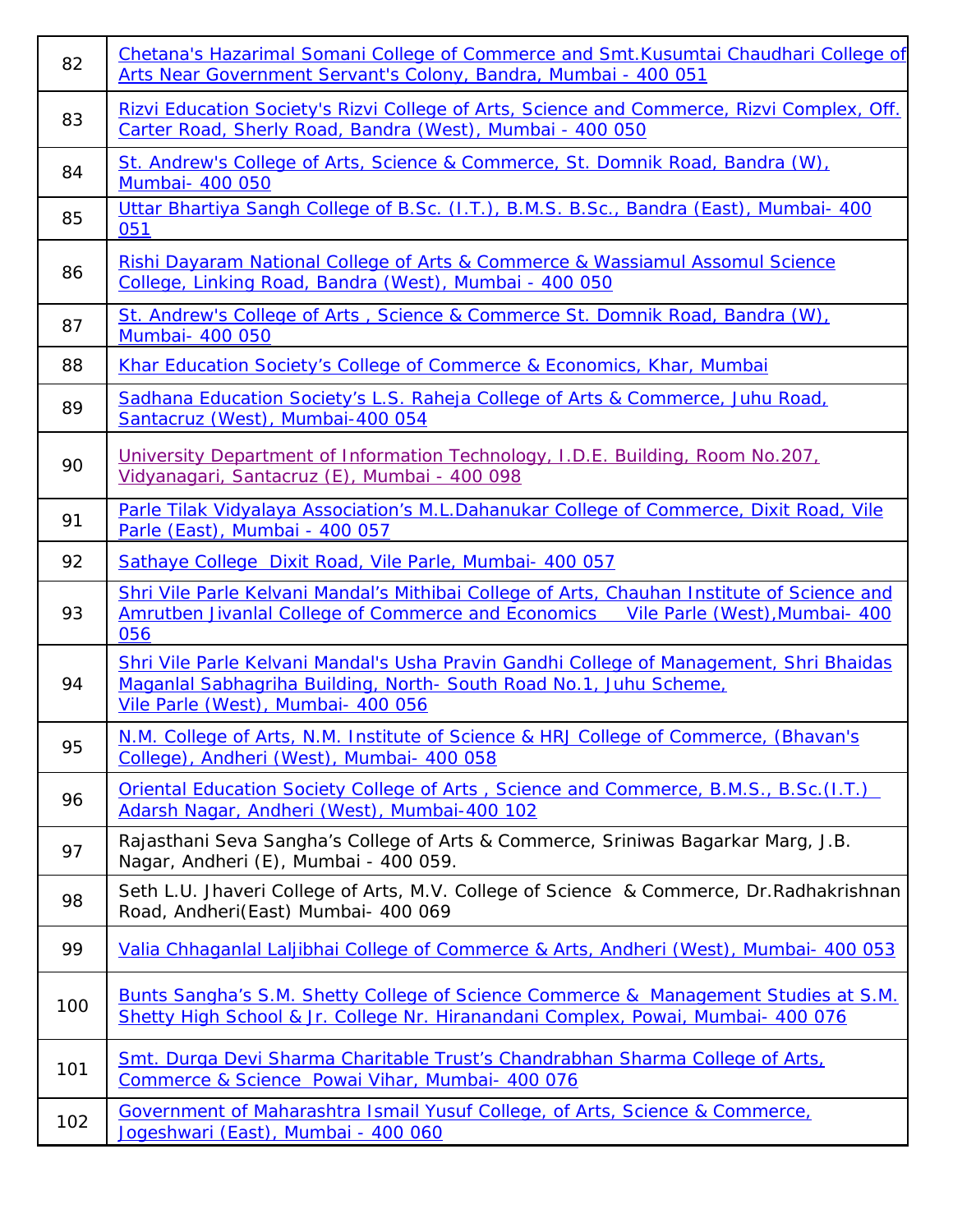| 103 | S.S. & L.S. Patkar College of Arts, Science & P.V.P. Varde College of Commerce, S.V.<br>Road, Goregaon (West), Mumbai- 400 062                                                                     |  |  |
|-----|----------------------------------------------------------------------------------------------------------------------------------------------------------------------------------------------------|--|--|
| 104 | Sanskardham Kelvani Mandal's Jashbhai Maganbhai Patel College of Commerce, Unnat<br>Nagar, M.G. Road, Off. Ganapati Stores, Goregaon (West), Mumbai: 400 062                                       |  |  |
| 105 | Vivek College of Commerce Siddharth Nagar, Goregaon (West), Mumbai- 400 062                                                                                                                        |  |  |
| 106 | Smt. Kamladevi Gauridatta Mittal College of Arts & Commerce, Marwari Vidyalaya,<br>Bhandarwada, Gaothan Road, Rajanpada, Malad (West), Mumbai - 400 066                                            |  |  |
| 107 | Shree Sudhirji Madhavaji lal Welfare, & Education Trust's, The Lords College of Commerce<br>& Science & B.M.S, Daftarry Road, Opp. Railway Station, Malad (E), Mumbai - 400 097                    |  |  |
| 108 | Rajasthani Sammelan's Ganshyamdas Saraf Girl's College of Arts & Commerce,<br>Sarvodaya Balika Vidyalaya Bhavan, Smami Vivekanand Road, Malad (West), Mumbai -<br>400 064                          |  |  |
| 109 | Nagindas Khandwala College, Bhardran Nagar Road No.1, Off. S.V. Road, Malad<br>(West), Mumbai-400 064                                                                                              |  |  |
| 110 | Dhirajlal Talakchand Sankalchand Shah College of Commerce, Kurar Village, Malad (East),<br>Mumbai-400 097.                                                                                         |  |  |
| 111 | Ujwal Shikshan Sanstha's College of Computer Science & Information Technology, Mhada<br>Vasahat, Akurli Rd., Kandivali (East), Mumbai- 400 101.                                                    |  |  |
| 112 | Vishnu Woman Thakur Charitable Trust Viva College of Arts & Commerce, Virar, Taluka-<br>Vasai, Dist-Thane                                                                                          |  |  |
| 113 | Esplanade Education Society's Niranjana Majithia College of Commerce, Bohra Colony,<br>M.G. Road, Kandivli (W), Mumbai                                                                             |  |  |
| 114 | Anandibai Damodar Kale Shaikshanik Sanstha's College of Arts and Commerce, Samarth<br>Complex, Saibaba Nagar, Borivli (W), Mumbai - 400 092.                                                       |  |  |
| 115 | Bhausaheb Vartak Arts, Commerce & Science College Gorai Road, Borivli (West), Mumbai-<br>400 062.                                                                                                  |  |  |
| 116 | Shahu Shikshan Sanstha's College of Arts, Science & Commerce, Gorai, Plot No.2, RSc-<br>34, Gorai-2, Mangal Murti Hospital Road, Near Shivnari Building, Borivli, Mumbai: 400 091.                 |  |  |
| 117 | Shri. Hari Educational Trust's St. Rock's College of Commerce, Talepakhdi, Eksar Village,<br>Near Aquaria Club, Borivali (W), Mumbai.                                                              |  |  |
| 118 | Royal Higher Education Society's College of Arts, Science & Commerce, Ismail M. Kanga<br>Educational Campus, Shrishti Housing Complex, Kashimira, Mira Road, Near Dahisar<br>Checknaka, Dist-Thane |  |  |
| 119 | Shailendra Education Society's College of Arts, Commerce and Science, Shailendra Nagar,<br>S.V. Road, Dahisar (East), Mumbai - 400 068                                                             |  |  |
| 120 | Abhinav College of Arts & Commerce Bhayandar (East), Dist. Thane-401 105                                                                                                                           |  |  |
| 121 | Jeevan Joyt Educational Trusts Reena Mehta College of Arts, Science & Commerce &<br>Management Studies, Rachana Apartment, Near Kopol-Wadi, Geeta Nagar, Bhayandar<br>(West): 401 101              |  |  |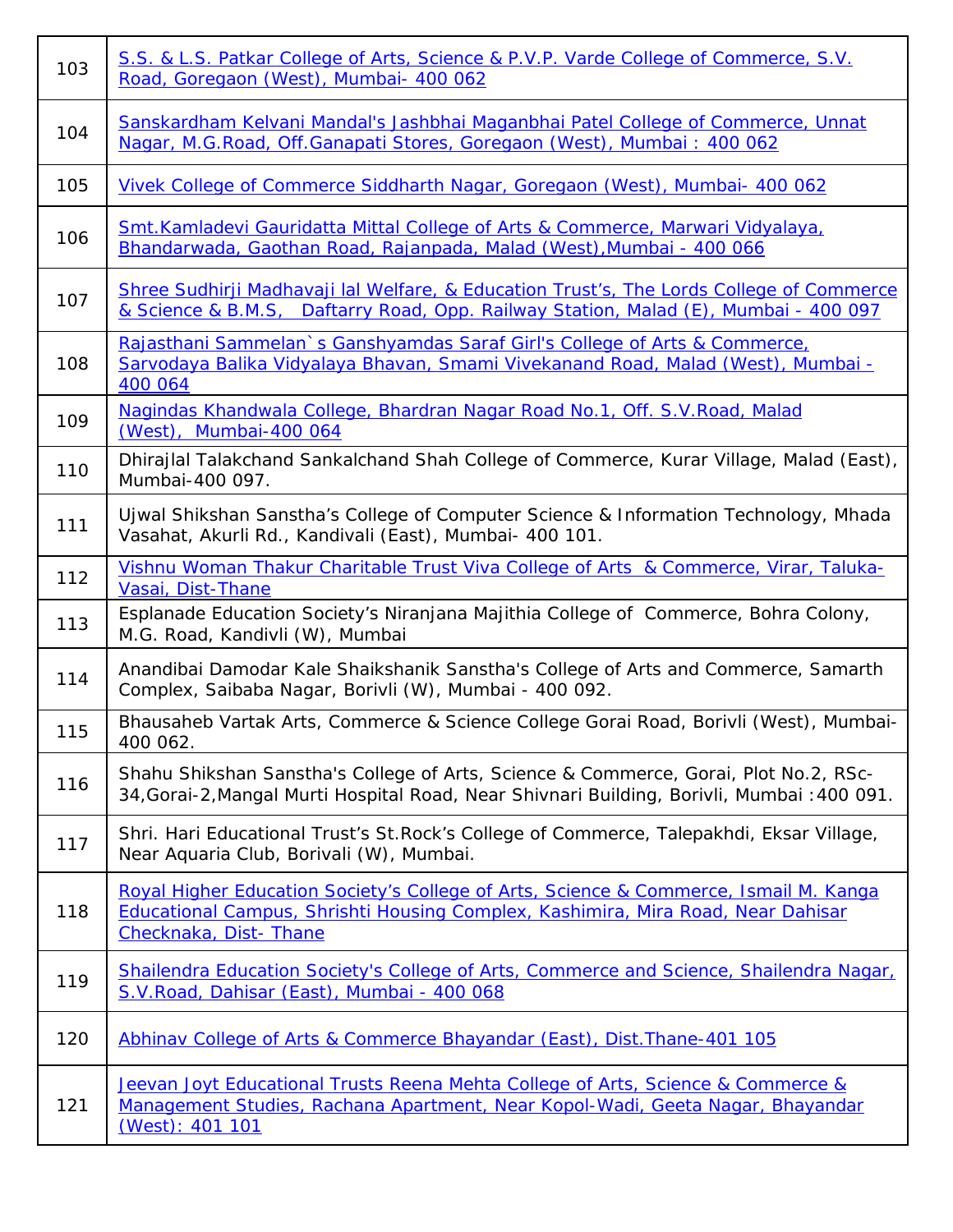| 122 | Shankar Narayan College of Arts & Commerce, Mahavidyalaya Marg, Navghar, Navghar<br>Road, Bhayandar (E), Tal. Dist. Thane-401 105                                                                       |  |
|-----|---------------------------------------------------------------------------------------------------------------------------------------------------------------------------------------------------------|--|
| 123 | Shubhankaroti Charitable & Education Trust's Vasai College of Science & Technology<br>Manickput, Vasai Road(West), Dist-Thane                                                                           |  |
| 124 | Pragat Samajik Shikshan Society's Dr. Babasaheb Ambedkar Science and Advocate<br>Gurunath Kulkarni Commerce Mahavidyalaya, Vasai(West)                                                                  |  |
| 125 | A.V. College of Arts, K.M. College of Commerce & ESA College of Science, Vasai Road,<br>Dist-Thane-401 202                                                                                              |  |
| 126 | Master Society College of Arts, Science and Commerce, Nalasopara, Taluka Vasai, Dist:<br>Thane                                                                                                          |  |
| 127 | Shurparaka Educational and Medical Trust's Arts, Commerce, B.M.S. & B.M.M., Nalasopara                                                                                                                  |  |
| 128 | Vishnu Woman Thakur Charitable Trust Viva College of Arts and Commerce, Virar, Taluka-<br>Vasai, Dist-Thane                                                                                             |  |
| 129 | Sonopant Dandekar Arts College, V.S.Apte Commerce and M.H.Mehta Science College,<br>Khare Kuran Road, Palghar, Dist-Thane                                                                               |  |
| 130 | Dnyan Bharati Society's Sau. Sitabai Ramkrishna Karandikar College of Arts and<br>Commerce & Late Mehernosh Boman Burjor Irani College of Arts, Vadkun, Post-Dahanu,<br>Tal-Dahanu, Dist-Thane- 401 602 |  |
|     |                                                                                                                                                                                                         |  |
|     | <b>ZONE: HARBOUR</b>                                                                                                                                                                                    |  |
| 131 | Vidyalankar Dnyanpeeth Trust College of B.Sc. (I.T.) Wadala, Mumbai-400 031                                                                                                                             |  |
| 132 | Bhartiya Gramin Punarrachana Sanstha's A.S.C., B.Sc. (Bio-Tech.) 205 Arts, Commerce<br>and Science, Nadkarni Park, Wadala(W), Mumbai - 400 037                                                          |  |
| 133 | S.I.W.S. N.R. Swamy College of Commerce & Economics, 337, Sewree Wadala Estate,<br>Major R. Parmeshwaran Marq, Wadala, Mumbai- 400 031                                                                  |  |
| 134 | People's Education Society's Dr. Ambedkar College of Commerce & Economics, Tilak Road,<br>Wadala, Mumbai - 400 031                                                                                      |  |
| 135 | Bhavana Trust's College of Commerce, & B.Sc. (CS), Chembur, Devnar, Mumbai-400 088                                                                                                                      |  |
| 136 | N.G. Acharya & D.K. Marathe of Arts, Science & Commerce, N.G. Acharya Marg, Near<br>Subhash Nagar, Chembur, Mumbai- 400 071                                                                             |  |
| 137 | Rai's Education Society's College of Arts & Commerce, Popular House, P.L. Lokhande Marg,<br>Near Telephone Exchange, Chembur, Mumbai - 400 089                                                          |  |
| 138 | Vivekanand Education Society's College of Commerce, N.G.Acharya Marg, Sindhi Society,<br>Chembur, Mumbai- 400 071                                                                                       |  |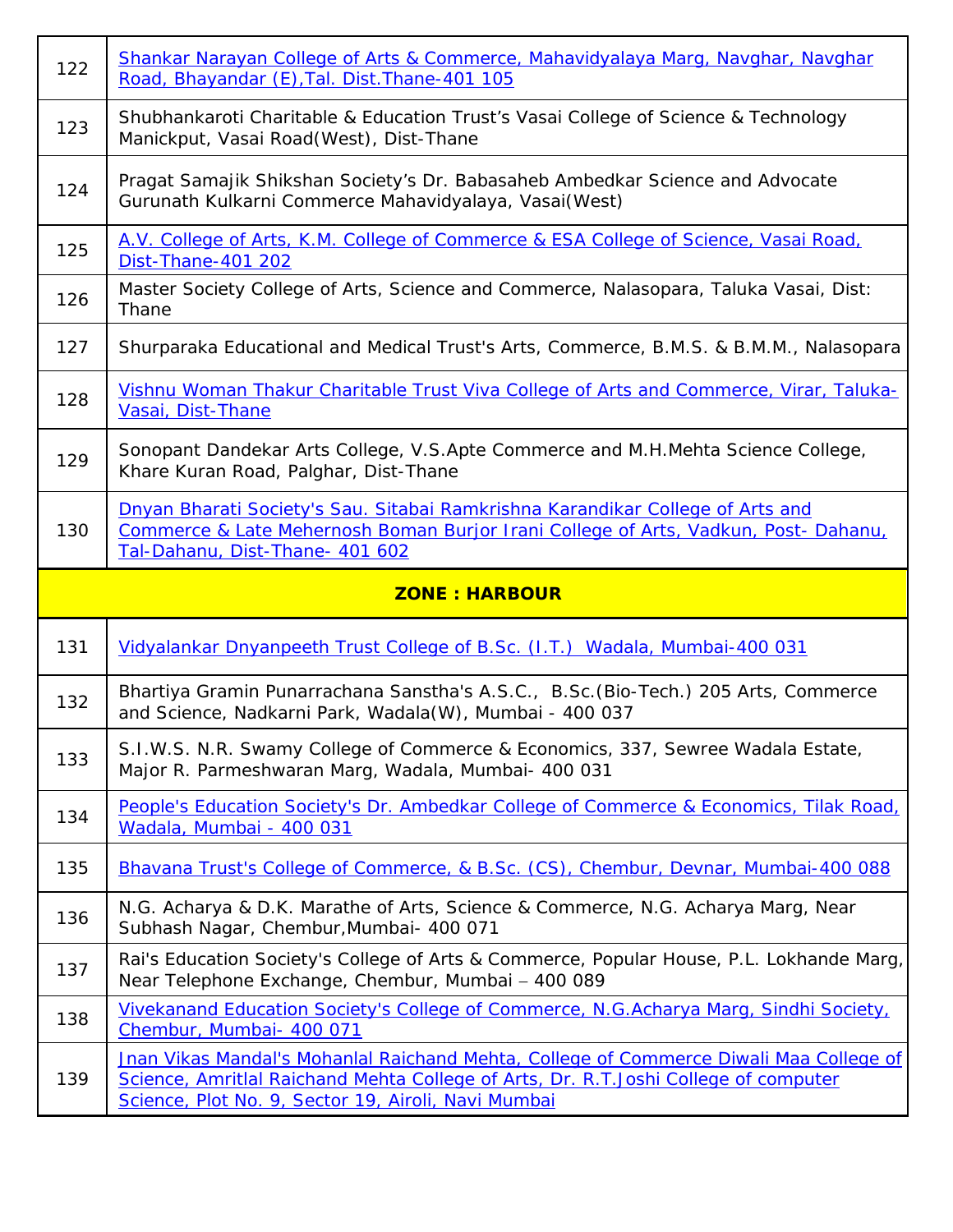| 140 | Sarvadnya Education and Research Society's College of Commerce & Science, Ghansoli,<br>New Mumbai                                                                                    |  |
|-----|--------------------------------------------------------------------------------------------------------------------------------------------------------------------------------------|--|
| 141 | Shramik Shikshan Mandal Bonkode College of Arts, Commerce & Science, Bonkode, Koper-<br>Khairane, Navi Mumbai                                                                        |  |
| 142 | Jawaharlal Nehru Institute of Education Yashwantrao Chavan, College of Arts, Commerce &<br>Science Sector- 15, Koper-khairane, New Mumbai                                            |  |
| 143 | Vishweshwar Education Society's Western College of Commerce & Business Management<br>Sector-1, Vashi, Navi Mumbai                                                                    |  |
| 144 | Tilak Education Society's College of Arts & Commerce, Plot No 131, Sector 28, Vashi, Navi<br>Mumbai: 400 705                                                                         |  |
| 145 | Rajiv Gandhi College of Arts, Commerce & Science, Juhu Nagar, Vashi, Navi Mumbai.: 400<br>703                                                                                        |  |
| 146 | I.C.L.'s Motilal Jhunjhunwala Arts, Science & Commerce College, Plot No.53, Sector-9-A.<br>Amlendu Roye Marg, Vashi, Navi Mumbai - 400 703                                           |  |
| 147 | Rayat Shikshan Sanstha's Modern College Vashi, Sector-15-A, Navi Mumbai-400 703                                                                                                      |  |
| 148 | Sanpada College of Commerce & Technology, Sector-2, Plot No. 3, 4 5, Behind Sanpada<br>Stn., Sanpada (W), Navi Mumbai-400 705                                                        |  |
| 149 | <b>Oriental Education Society's College of Arts, Commerce &amp; Science Sanpada, Navi Mumbai</b>                                                                                     |  |
| 150 | Tilak Education Society's S.K. College of Science & Commerce Nerul, New Mumbai                                                                                                       |  |
| 151 | South Indian Education Society's College of Arts, Science & Commerce's<br>Chandrasekarendra Saraswathy Vidyapuram Plot No.1-C, Sector-V, Nerul, Navi Mumbai -<br>400706              |  |
| 152 | National Centre for Rural Development's Sterling College of Arts, Science, & Commerce,<br>Plot No.43, Section 19, Nerul, Navi Mumbai - 400 706                                       |  |
| 153 | Abhinav Shetkari Shikshan Mandal's Abhinav College of Arts, Science & Commerce, Plot<br>No.43, Sector-19, Nerul, Navi Mumbai-400 705                                                 |  |
| 154 | Mahatma Gandhi Mission's College of B.M.M. Kamothe, Navi Mumbai                                                                                                                      |  |
| 155 | Sudhagad Education Society's Shikshan Maharshi Dadasahab Limaye Arts College, Sector -<br>01E, CIDCO Colony, Kalamboli, Taluka: Panvel, Navi Mumbai, Dist-Raigad                     |  |
| 156 | Rahul Shikshan Prasarak Mandal's Satyagraha Mahavidyalaya, Supparak Bhavan, Plot<br>No.52, Sector - 19, Kharghar, Navi Mumbai- 410 210                                               |  |
| 157 | Janardan Bhagat Shikshan Prasarak Sanstha's Changu Kana, Thakur Arts, Commerce &<br>Science College, Plot No.1, Sector-11, Khanda Colony, New Panvel (West), Dist-Raigad-<br>410 206 |  |
| 158 | Karnala Sports Academy's KSA's Barns College of Arts, Science & Commerce, Plot No.7,<br>Sector-16, Behind HOC Colony, New Panvel(West)                                               |  |
| 159 | Mahatma Education Society's Pillai's College of Arts, New Panvel                                                                                                                     |  |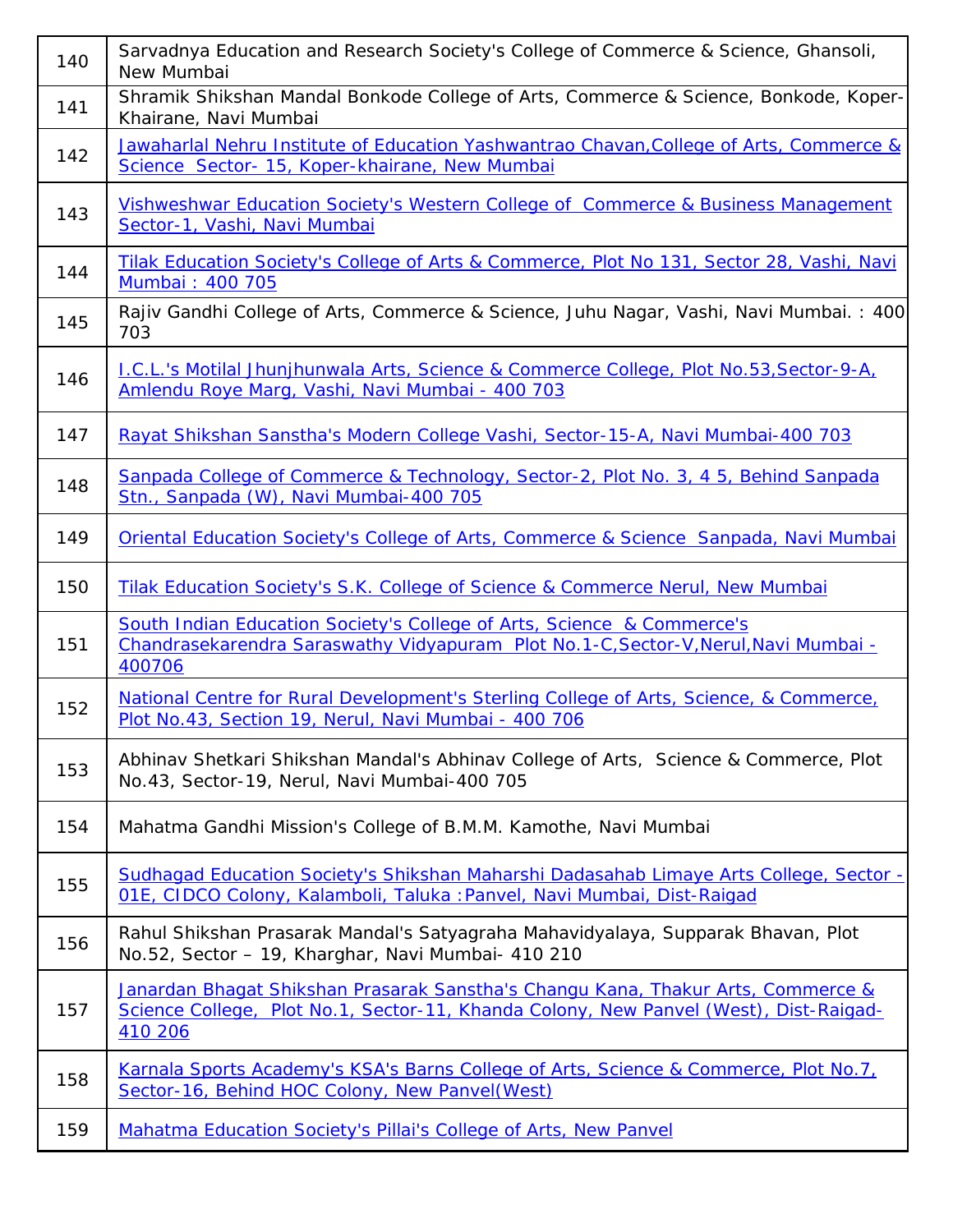| 160                  | Mahatma Phule Arts, Science and Commerce College, Panvel, Dist-Raigad - 410 206                                                                                                  |  |  |
|----------------------|----------------------------------------------------------------------------------------------------------------------------------------------------------------------------------|--|--|
| <b>ZONE: OUTSIDE</b> |                                                                                                                                                                                  |  |  |
| 161                  | Anandibai Pradhan College Nagothane, Dist-Raigad                                                                                                                                 |  |  |
| 162                  | Dr. Datar Science Dr. Behere Arts & Shri Pilukaka Joshi Commerce College<br>S.K. Patil Nagar, Chiplun, Tal.Chiplun, Dist-Ratnagiri - 415 605                                     |  |  |
| 163                  | Dr. Babasaheb Ambedkar College of Arts, Science & Commerce Mahad, Dist. Raigad                                                                                                   |  |  |
| 164                  | Dr.Chintamanrao Deshmukh Arts & Commerce College Roha, Dist-Raigad- 402 109                                                                                                      |  |  |
| 165                  | Gokhale Education Society's College of Arts Commerce & Science, Post-Shrivardhan, Dist-<br>Raigad, Pin- 402 110                                                                  |  |  |
| 166                  | <b>Gokhale Education Society's N.B. Mehta (Valwada) Science College, Acharya Bhise</b><br>Vidyanagar, Bordi, Dist. Thane-401 701                                                 |  |  |
| 167                  | Janata Shikshan Mandal, Smt. Indirabia G. Kulkarni Arts, J. B. Sawant Science and<br>Sau.Jankibai Dhondo Kunte Commerce College Alibag, Dist-Raigad - 402 201                    |  |  |
| 168                  | Khalapur Taluka Shikshan Prasarak Mandal's Khopoli Municipal Council College, Khopoli,<br>Dist-Raigad-410 203                                                                    |  |  |
| 169                  | Konkan Unnati Mitra Mandal's A.S.C.- Permanent Vasantrao Naik Arts & Commerce<br>College, Murud Janjira, Dist-Raigad - 402 401                                                   |  |  |
| 170                  | Konkan Unnati Mitra Mandal's Vasantrao Naik College of Arts & Commerce, Mhasala Dist-<br>Raigad - 402 105                                                                        |  |  |
| 171                  | <b>Konkane's Kohinoor Technical Trust's College of Hostel &amp; Tourism Management Studies</b><br>Bhatye, Ratnagiri-Pawas Coastal Highway, Tal & Dist: Ratnagiri<br>(B.H.T.M.S.) |  |  |
| 172                  | Mangaon Shikshan Prasarak Mandal's Senior College of Arts and Science, Post Mangaon,<br><b>Dist-Raigad</b>                                                                       |  |  |
| 173                  | Mangaon Taluka Education Society's College of Arts and Goregaon Nagari Sahakari Bank<br>Commerce & Science, Goregaon, Tal. Mangaon, Dist-Raigad - 402 103                        |  |  |
| 174                  | Navnirman Shikshan Sanstha's College of Arts, Commerce & Science, Mirjole, Kuwarbay,<br>Tal. Ratnagiri, Dist. Ratnagiri                                                          |  |  |
| 175                  | Navyug Vidyapeeth Trust College of Science, B.Sc. (Computer Science), B.Sc. (I.T.),<br>B.M.S., Ladvali, Tal.Mahad, Dist. Thane                                                   |  |  |
| 176                  | Royal Education Society's Dr. A.R. Undre Women's Degree College, Bordi, Panchatan, Tal-<br>Shrivardhan, Dist-Raigad                                                              |  |  |
| 177                  | S.P.K. Mahavidyala Pancham Khem Raj Sawantwadi, Dist-Sindhudurg                                                                                                                  |  |  |
| 178                  | Shikshan Vikas Mandal's S. H. Kelkar College of Arts, Science and Commerce, Devgad,<br>Dist-Sindhudurg- 416 613                                                                  |  |  |
| 179                  | Shri. Sudhagad Education Society's Seth Jamshedji Navarousji Paliwala Commerce, Arts<br>& Science College Pali (Sudhagad) Dist-Raigad                                            |  |  |